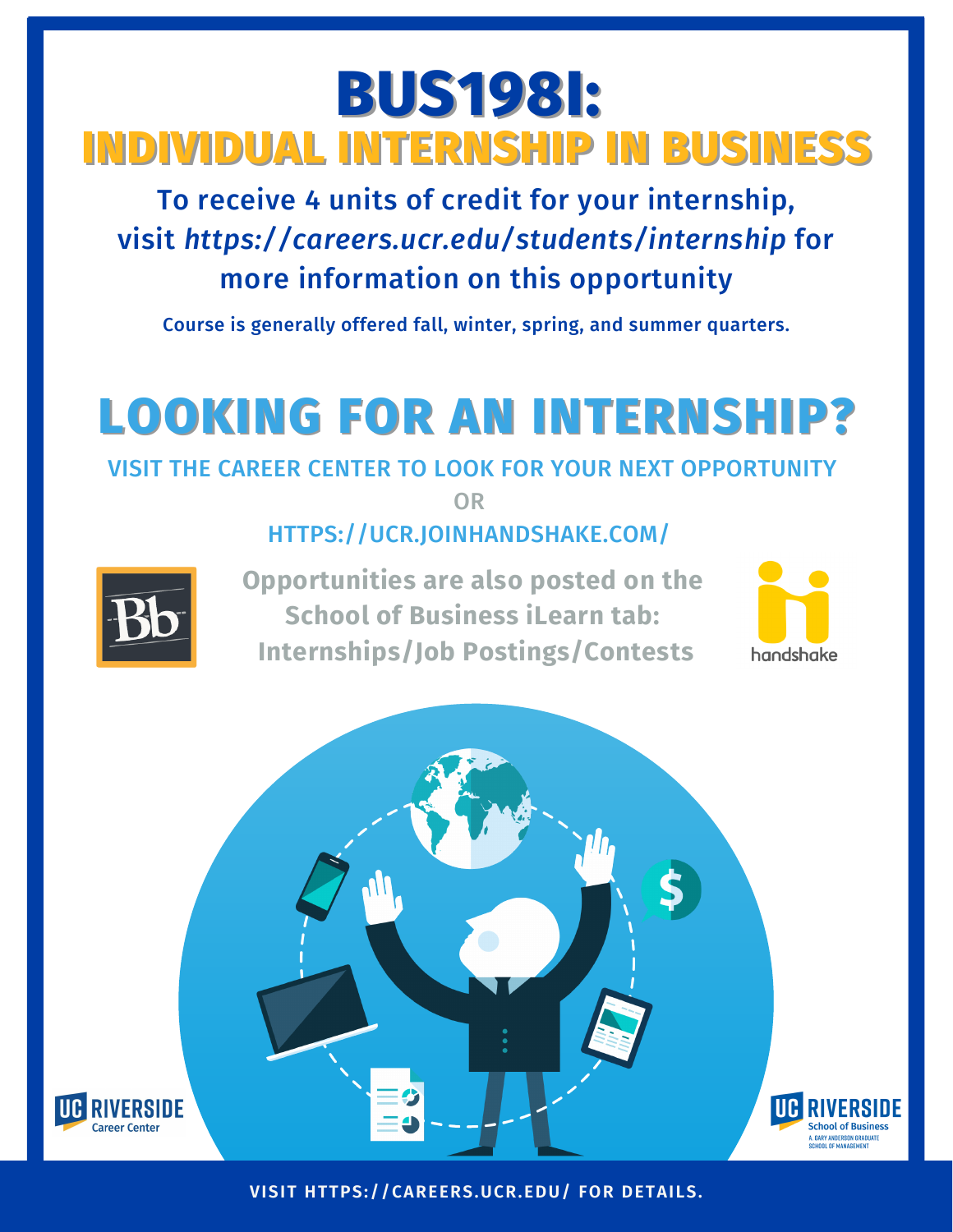### **BUS198I: INDIVIDUAL INTERNSHIP IN BUSINESS**

This is a **4-unit course** offered every quarter (including summer) to enhance your classroom skills with experience in the workplace. For those seeking careers in Business, we recommend that you complete at least *one* internship prior to graduation as employers are looking more and more for hands-on experience.

Visit [https://careers.ucr.edu/students/internship#how\\_do\\_i\\_receive\\_academic\\_credit](https://careers.ucr.edu/students/internship#how_do_i_receive_academic_credit) for more in-depth details.

### **IN ORDER TO RECEIVE 4 UNITS OF CREDIT FOR YOUR INTERNSHIP, YOU MUST FOLLOW THESE STEP-BY-STEP INSTRUCTIONS:**

**Obtain a Business-related internship on your own.** 1.

- The Career Center ([https://careers.ucr.edu/\)](https://careers.ucr.edu/) is available to provide advice on obtaining internships. Handshake [\(https://ucr.joinhandshake.com](https://ucr.joinhandshake.com/)/) is another helpful platform to find an internship.
- Once you have secured an internship, **locate and fill out the Internship [Placement](https://forms.office.com/Pages/ResponsePage.aspx?id=xCpim6aGnUGbnr-zP0XAVN8LYyeVS3pMrAHtRwuuoFdUN0o5ME41N0NIVDZHUlEySVU3T1oyQjhMRi4u) form** found on the 2. Career Center Website at (<https://careers.ucr.edu/students/internship>). **Submit your form** once student section has been completed.
- Students will need to provide their UCR email and their supervisor's email only, all other signatures will be handled *electronically* through Docusign.
- 3. Once submitted, the School of Business Undergraduate Programs Director, Jennifer Osborne, will receive your form electronically. She will **review your form and sign upon approval of internship.**
- If there are any additional questions, Director Jennifer Osborne will reach out to schedule an appointment.
- Once all signatures are obtained via Docusign, **the Career Center will approve and submit your** 4. **official registration paperwork to the Registrar's Office.**
- There is no R'Web registration necessary on your part. You will have **until the Friday of the second week of classes** to complete your Internship Placement Form via Docusign to be added to the class.
- **IMPORTANT:** Remember, if you plan to drop a class to take BUS198I, you need to make any necessary adjustments through R'Web by the Friday of Week 2. Any adjustments after Week 2 will result in a "W" for that course.
- Students participating in UCDC or an approved EAP internship must work directly with the director and the professor.
- You must be employed as an intern the same quarter you are enrolled in the class as the assignments are based on the internship experience.

**Please contact the Undergraduate Business Programs Office with any questions at undergradbusiness@ucr.edu or at 951-827-4551.**